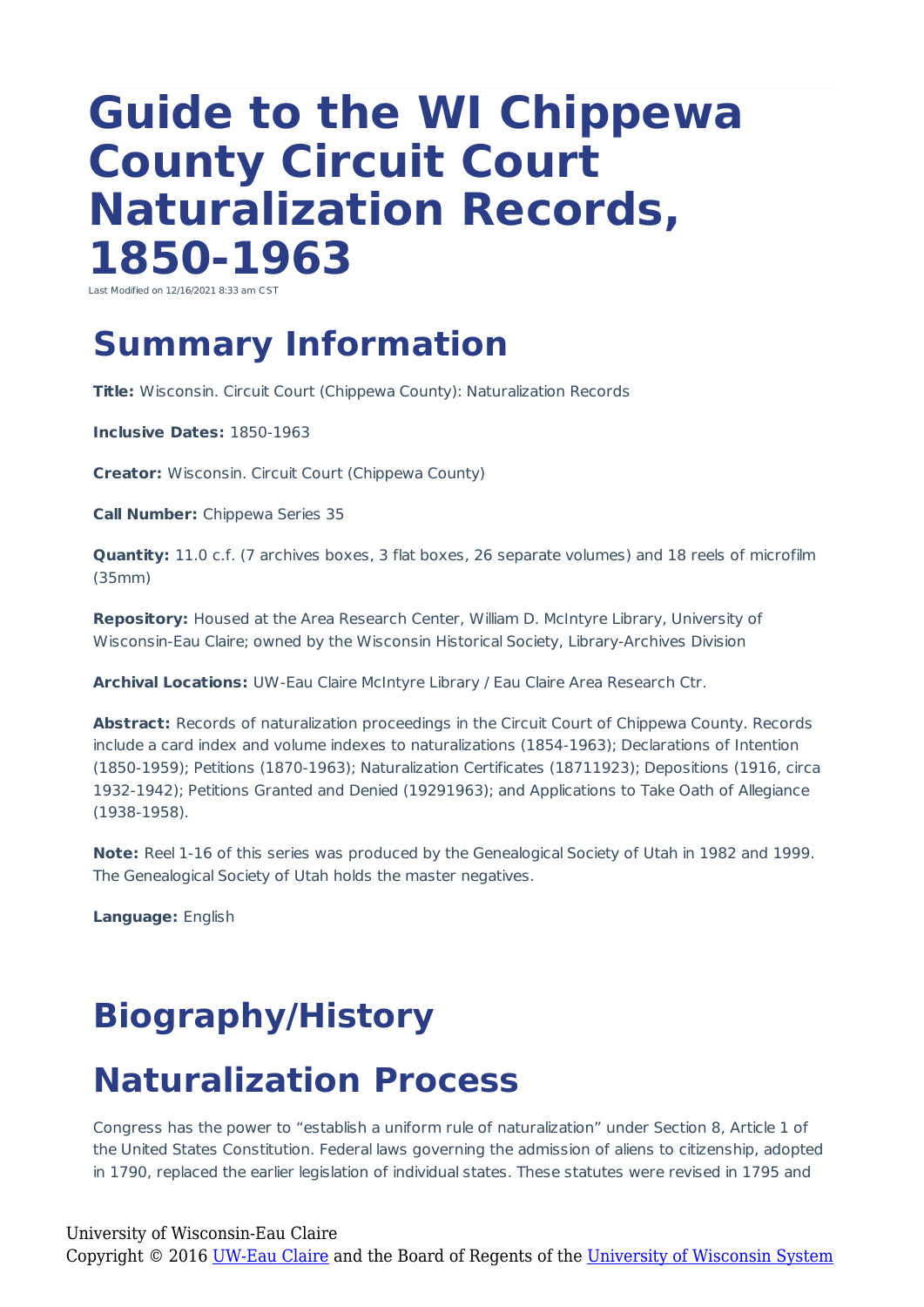again in 1798, but it was the Naturalization Act of 1802 that established the three-part naturalization process, which remains in effect today. The alien must declare his or her intention to become a citizen, must serve a required residency period, and then must petition an authorized court for admission to citizenship. In character, this process is both judicial, occurring before and by order of a court, and administrative, being under the supervision of the U.S. Immigration and Naturalization Service of the Department of Labor.

The process begins with the alien filing a Declaration of Intention with an authorized court, indicating his or her intention to become a citizen, to renounce all allegiance to any foreign state, and to renounce any foreign title or order of nobility. At least two years after making the declaration (after 1906, no more than seven years later), an alien who has been a resident of the United States for at least five years could petition the court for admission to citizenship. (Since 1941, the requirement to file a Declaration of Intention has been abolished and the residency period shortened for the spouses of citizens.) The Petition includes both the applicant's oath and the affidavits of two witnesses who attest to the residency and good character of the petitioner. Finally, if the petition is accepted, the court issues an order admitting the individual to citizenship.

The naturalization process became more standardized with the establishment of the Immigration and Naturalization Service (INS) under the Basic Naturalization Act of 1906. The INS exercised federal supervision over the naturalization process and defined administrative procedures. Previously, naturalization could occur in any federal court or any state court of record and was carried out under the general requirements of federal law. Since October 1906, uniform and considerably more detailed requirements for naturalization, including the form and contents of related records, have been specified by federal statute and promulgated by the INS. Further modifications were made under the Nationality Act of 1940 and the Immigration and Nationality Act of 1952. Through these revisions, however, the three-step formula for naturalization has remained basically unchanged.

Since the mid-1950s, the number of courts authorized to perform naturalizations has been reduced. In Wisconsin, naturalization currently occurs only in the two federal district courts and in seven selected circuit courts.

## **Naturalization Records**

Records documenting the naturalization process fall into five categories: Declarations of Intention, Petitions, Naturalization Certificates, ancillary documents, and indexes. The Clerk of Circuit Court is responsible for maintaining the records. They may exist either as original documents, filed separately or bound together, or as copies of the originals entered onto pre-printed forms in bound volumes. Additionally, they may be preserved in their original form, on microfilm, or in both formats.

Researchers using naturalization records will find relatively few early entries for women. From 1855 until the passage of the Married Woman's Act in 1922, citizenship was automatically conferred on the wife of any male citizen. Since then, women have been required to be naturalized in their own right.

Researchers should also note that about 25 percent of aliens filed only the declaration to become a citizen and never completed the entire three-step process. Many people filed only a Declaration of Intention because, according to the Wisconsin Constitution, it was all they needed in order to vote.

Naturalization records for Wisconsinites who became naturalized through the federal courts are available at the National Archives and Records Administration Regional Center in Chicago.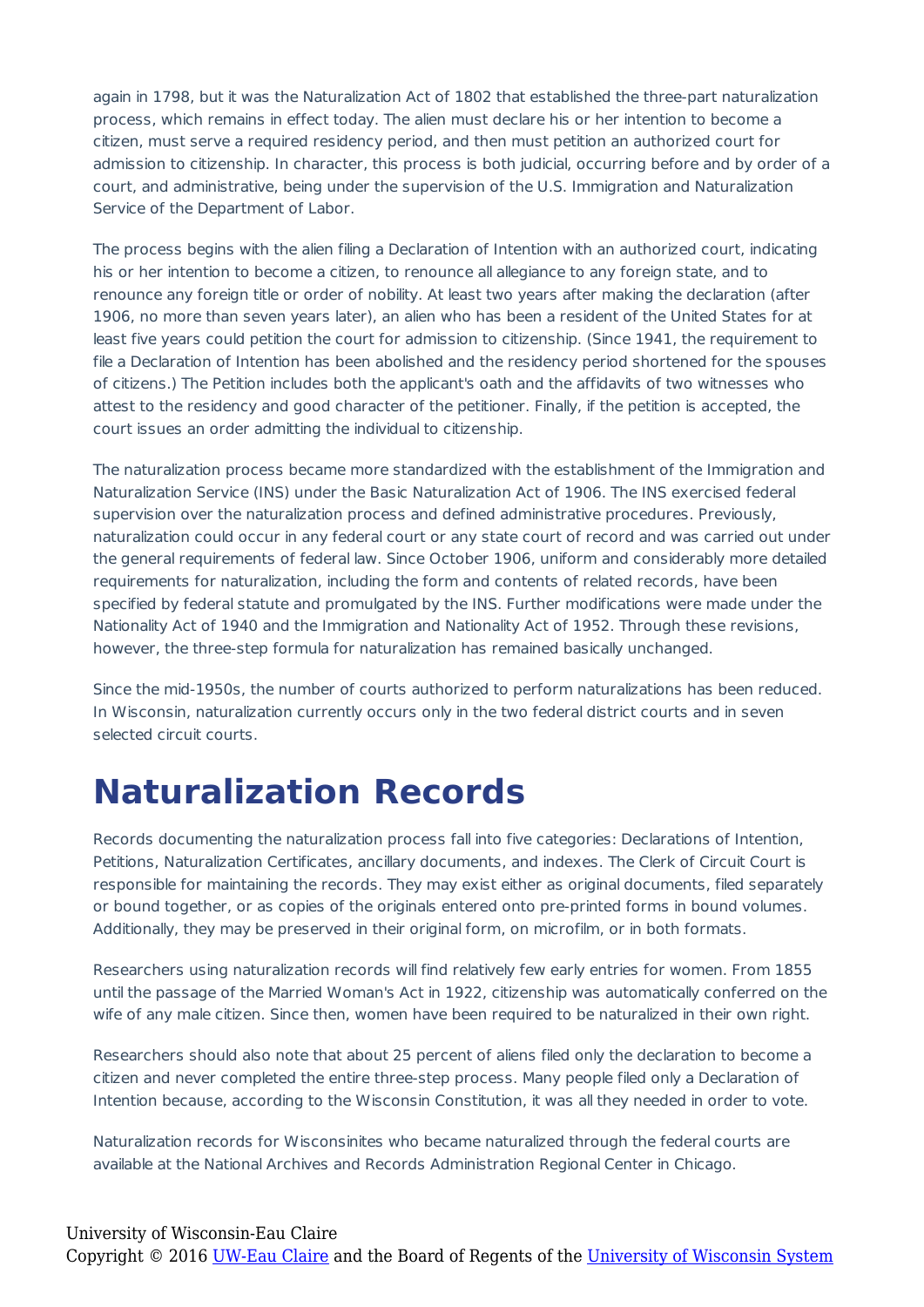## **Declarations of Intention to Become a Citizen**

Declarations of Intention (also known as "first papers") document the first step in the naturalization process. The Declaration consists of an oath asserting the petitioner's intent to become a citizen, to support the constitution, and to renounce foreign allegiance and hereditary titles. The pre-printed forms used to record Declarations prior to 1907 vary with the designs used by the different stationery companies printing such forms. In content, however, they are generally similar from court to court and from year to year during this period, though some variations do occur. The name of the applicant, the foreign ruler whose allegiance is being renounced, and the date are always shown. Declarations also typically include some or all of the following information about the applicant: age or birth date, place of birth, and date and place of entry into the United States.

Following federalization of the citizenship process in October 1906, standardized Immigration and Naturalization Service forms were adopted for general use. While the basic format of the Declaration remained the same, significantly more information about the petitioner was included. The revised form provided name, age, occupation, color, complexion, height, weight, color of hair and eyes, visible distinctive marks, place and date of birth, current residence, place of departure for the United States, name of vessel or type of conveyance, place and date of arrival in the United States and last foreign residence. The petitioner's photograph was affixed to his or her copy of the Declaration and to the copy forwarded to the INS. No photograph will be found on the copy of the Declaration retained by the local court. However, a photograph often will appear with the Petition since the applicant was required to submit his or her copy of the Declaration when filing a Petition. Additional information was added to the Declaration in later years. In 1916, marital status and the spouse's name and residence were added, and in 1918 the spouse's place of birth was added. 1929 additions included the petitioner's address and nationality; the name, date of birth, place of birth, and the current residence of the petitioner's children; the spouse's birth date and his/her place and date of entry into the United States; and the place and date of marriage.

## **Petitions**

Petitions (sometimes called Petitions and Oaths or Petitions and Records and commonly called "second papers") document the second step in the naturalization process. After serving the required period of residency, the applicant petitioned the court for admission to citizenship. The court then issued a naturalization certificate.

The Petition consists of the applicant's petition to the court and oath of allegiance, and affidavits of two witnesses attesting to the petitioner's good character and residency for the required time. **The Petition may also include the order of the court admitting the applicant to citizenship, especially for records filed after 1902.** As with the Declarations of Intention, the exact content of Petitions filed prior to October 1906 varies from court to court and from year to year. Nonetheless, the name and oath of allegiance of the petitioner, date of the petition, names of the witnesses, and the sovereignty renounced always appear. In addition, some or all of the following may also be included: age or birth date, port and date of entry into the United States, and date and place of filing the Declaration of Intention.

After 1906, the INS adopted new petition forms for general use. The new forms contained the following information: petitioner's name; residence; occupation; date and place of birth; date and place

#### University of Wisconsin-Eau Claire Copyright © 2016 [UW-Eau Claire](http://www.uwec.edu) and the Board of Regents of the [University of Wisconsin System](http://www.uwsa.edu/)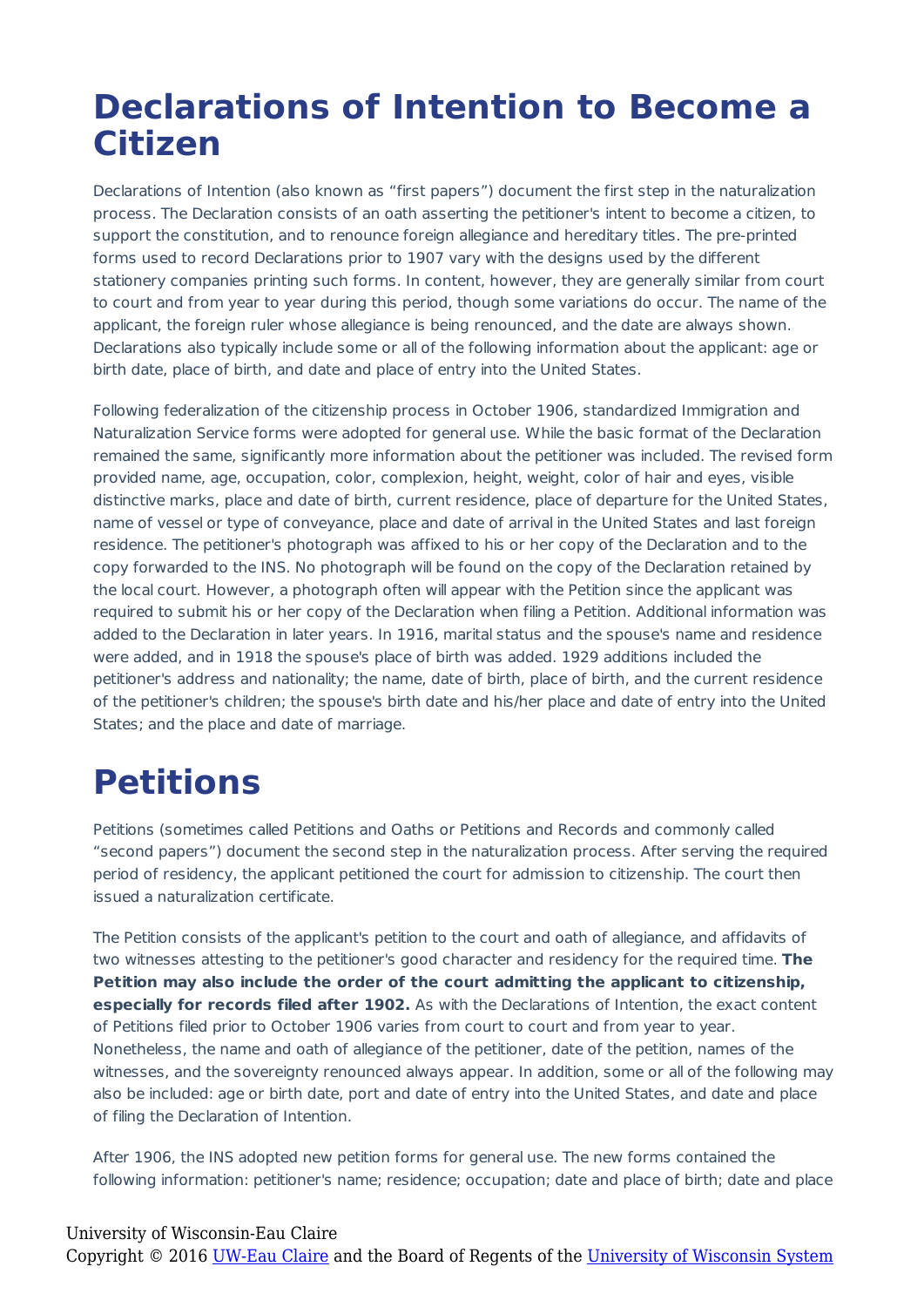of emigration; date, place, and vessel or other conveyance of entry into the United States; period of residency; place, date, and name of court where the Declaration of Intention was made; marital status; spouse's name, birth date, and place of residency; and the names, dates of birth, places of birth, and residency of the petitioner's children.

Additional information was added to the petition forms after 1906. In 1910, the court order was altered to show denials of admission or continuations granted in the proceedings. The size of the form was greatly reduced in 1929. The information remained the same except that the place and date of the applicant's marriage was added, and the court order section was deleted and transferred to a separate document. In 1942, a record of departures from and returns to the United States was added. The witness' affidavits were revised to include their names, occupations, and places of residence. The date that citizenship was granted was added to the court order. At the time of naturalization, a petitioner was permitted to change his/her name, which was documented in the court order. Copies of the Declaration of Intention and the Certificate of Arrival were often attached to the Petition.

## **Naturalization Certificates**

Naturalization Certificates, often called third papers, were issued to newly naturalized citizens as evidence of their status. Before 1907, standardized forms were not used and few courts retained copies of the certificates. Surviving copies are pre-printed forms in bound volumes. Typically, they repeat most of the information found in the Petition. After September 1906, the INS issued serially numbered two-part certificates. One copy went to the new citizen, the second to the INS. The local Clerk of Circuit Court retained only the Certificate Stub Books from which the certificates were separated. The stub books record name; certificate number; date; name of issuing court; number of the Declaration; volume and number of the Petition; date of the court order; and the names, ages, and places of residence of the spouse and minor children.

## **Ancillary Documents**

Other documents are sometimes found with the naturalization records. Orders Granting and Denying Citizenship are the official orders of the Court conferring or denying citizenship. The Orders list name, any change of name, and the petition number for each individual. Orders may be accompanied by the Naturalization Petitions Recommended to be Granted which show the recommendations of the Immigration and Naturalization Service hearing officer.

Two witnesses are required to attest to the residency and character of the petitioner. When the petitioner lived outside the state in which application is being made during part of the required period of residency, two additional witnesses from the place of previous residency are also required to testify. In these cases, naturalization examiners in other states are empowered to take written Interrogatories or Depositions of Witnesses from those additional witnesses. These are then submitted to the court as part of the Petition.

Under the Repatriation Act of 1934, any woman who had or who believed she had lost her citizenship (as a result of the enactment of the Married Woman's Act) by virtue of her marriage to an alien prior to September 1922 and whose marriage with that alien had since terminated or who had lived continuously in the United States since her marriage was entitled to claim citizenship by submitting the Application to Take Oath of Allegiance (also called Repatriation Record). The application lists her name,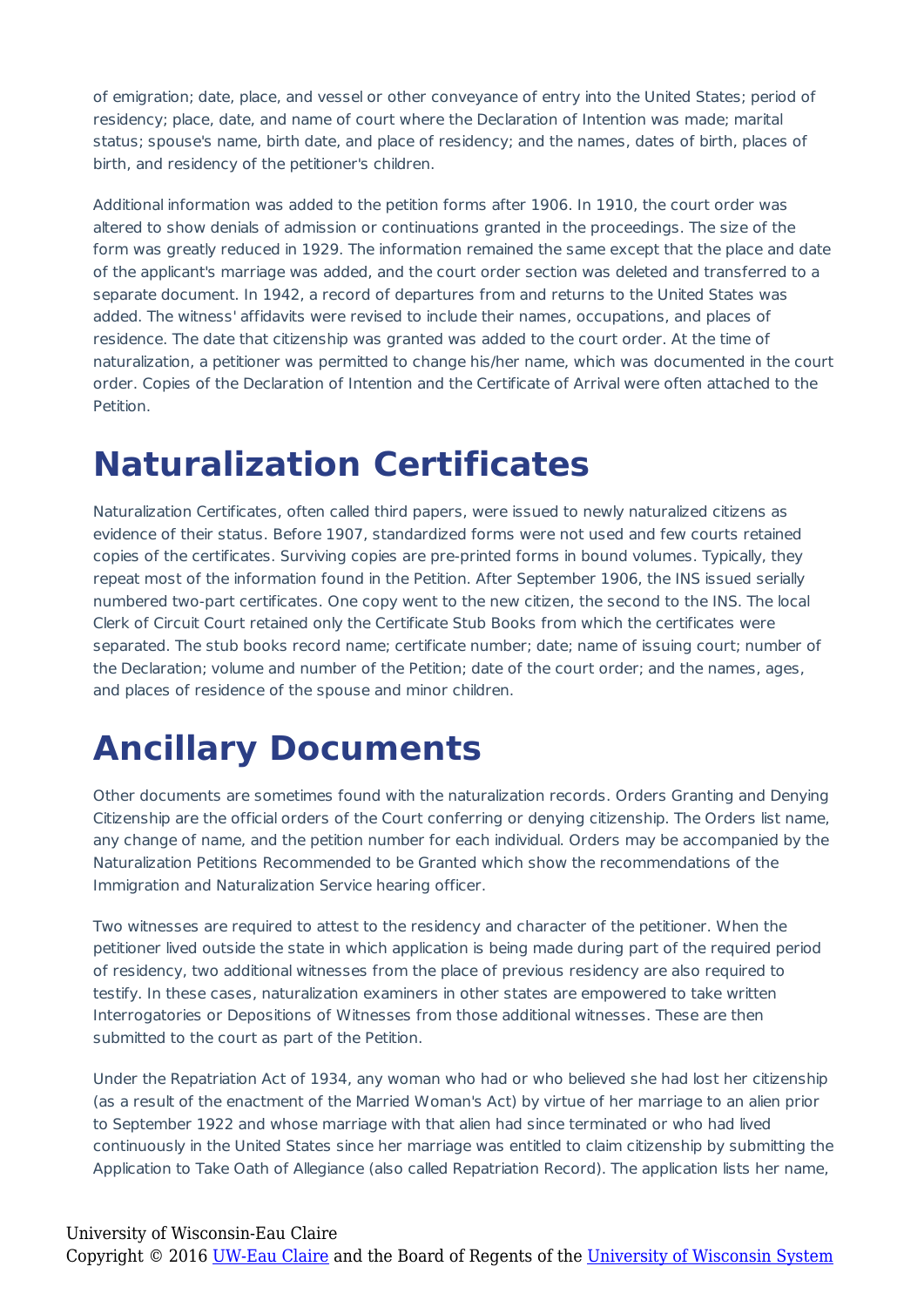place and date of birth, date of marriage, spouse's name, and the date of the termination of her marriage or continuous residency. An oath of allegiance is also included.

In addition to these types of documents, Transfers of Petitions [from other courts] and Certificates of Loyalty occasionally appear with the naturalization records.

### **Indexes**

The indexes to naturalization records vary greatly from county to county. Researchers should review the specific description of the indexes for each county. Three different types of indexes are usually found: card indexes, usually on 3 x 5 cards; bound indexes, often with separate volumes for Declarations and Petitions; and indexes in the front of bound volumes of naturalization documents. Except for card indexes, these were usually not created in exact alphabetical order. A typical arrangement is the grouping names together alphabetically by the first letter of the last name and then listing them chronologically in the order that the declaration or petition was filed. For example, all names beginning with the letter "B" would be listed together, though they might appear in the sequence of Brown, Bates, Burford, Bost and Barumif, since that was the order in which they filed their applications. Other arrangements may group the names somewhat more closely but still not completely in alphabetical order. All names beginning with a common first letter and first vowel might be grouped together. Thus, "Bates" and "Barnes" would appear together. Researchers should review the specific description of the indexes for each county. Three different types of indexes are usually found: card indexes, usually on 3 x 5 cards; bound indexes, often with separate volumes for Declarations and Petitions; and indexes in the front of bound volumes of naturalization documents. Except for card indexes, these were usually not created in exact alphabetical order. A typical arrangement is the grouping names together alphabetically by the first letter of the last name and then listing them chronologically in the order that the declaration or petition was filed. For example, all names beginning with the letter "B" would be listed together, though they might appear in the sequence of Brown, Bates, Burford, Bost and Barumif, since that was the order in which they filed their applications. Other arrangements may group the names somewhat more closely but still not completely in alphabetical order. All names beginning with a common first letter and first vowel might be grouped together. Thus, "Bates" and "Barnes" would appear together in one group and "Bost" and "Boswick" in another. Beyond this, few generalizations may be made about the form or content of naturalization indexes.

### **Scope and Content Note**

The Chippewa County Naturalization Records consist of Declarations of Intention, Petitions, Naturalization Certificates, various volume indexes and a card index to these records; Depositions [of Witnesses], Petitions Granted and Denied, and Applications to Take the Oath of Allegiance.

The original system of identifying volumes by number or letter was retained because the indexes are often keyed to this system. To eliminate confusion when requesting a particular volume, the researcher should specify not only the volume number, but also the type of volume and dates.

For preservation purposes some volumes have been dismantled and placed in boxes. For these volumes the contents list below gives the volume number in parentheses ( ) for identification purposes, and the box number for location purposes.

#### University of Wisconsin-Eau Claire

Copyright © 2016 [UW-Eau Claire](http://www.uwec.edu) and the Board of Regents of the [University of Wisconsin System](http://www.uwsa.edu/)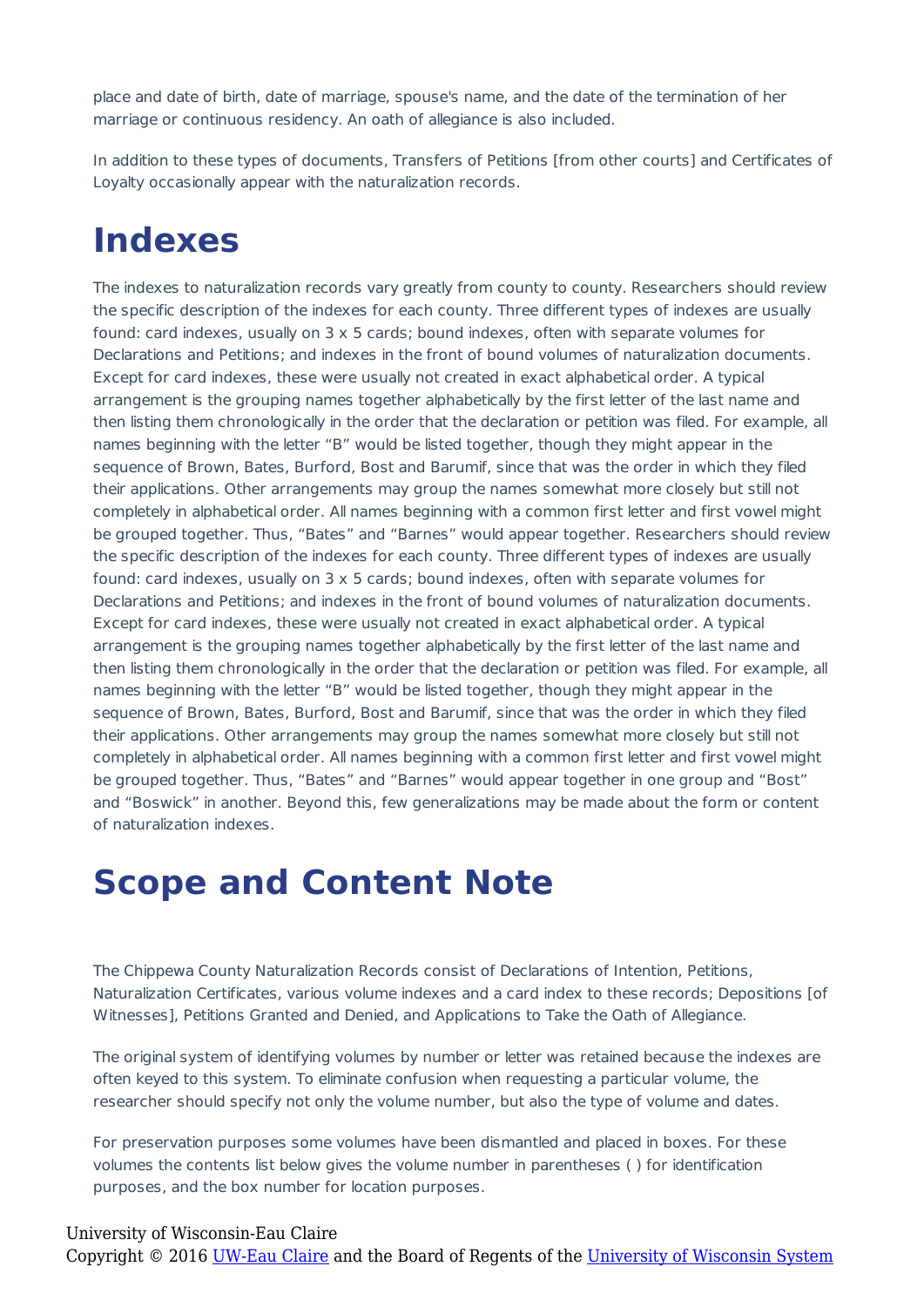Researchers should begin by using the CARD INDEX, circa 1854-1963. The index consists of cards created by the Clerk of Courts office (pre-printed "Immigration and Naturalization Service") and cards created as a volunteer project by members of the Chippewa County Genealogical Society. The cards were loaned to the State Historical Society for filming by the Genealogical Society of Utah, therefore they are available on microfilm only. The originals are at the Chippewa County Genealogical Society.

Arranged alphabetically by surname, they index Declarations, circa 1854-1906, all petitions and all certificates. Each card references all documents (except ancillary documents) pertaining to that person. However, they do not specifically list post-1906 declarations volumes because a copy of the declaration can be found attached to the petition. An entry giving a file followed by a year (e.g. "File 1874") refers to a petition filed between 1870-1906. These petitions are arranged by year and thereunder alphabetically.

The INDEX TO DECLARATIONS, 1856-1872, is arranged in alphabetical segments by the first letter of the individual's last name and gives the date, volume, and page number for declarations in Volumes A and B. The INDEX TO DECLARATIONS, 1854-1888, is arranged in alphabetical segments by the first letter of the last name, but not chronological thereunder. It indexes Volumes A through E of Declarations, duplicating information in the 1856-1872 index, but covers a wider span of time. The INDEX TO CITIZENSHIP, 1868-1915, contains entries for individuals filing petitions after 1906. It lists the date and place of declaration, the date the petition was filed, and the date citizenship was granted.

The DECLARATIONS OF INTENTION date 1850-1959, and are arranged chronologically by date filed. Note that a small number of declarations pre-date the indexes. If the researcher is looking for records, 1850-circa 1855, go directly to Box 1 or Reel 8. Each volume of Declarations except A through D contain a name index.

PETITIONS date 1870-1963. Pre-1906 petitions are arranged by year and thereunder alphabetically by last name, while post-1906 petitions are arranged by filing date and assigned a unique number. Beginning approximately October 1906, a copy of the Declaration was often attached to the Petition. Each volume contains a name index.

CERTIFICATES date 1871-1923, and are in the form of certificates in bound volumes for 1871- 1906, and certificate stub books, 1907-1923. The pre-1906 certificates are arranged by date filed and the post-1906 certificate stubs are arranged by certificate number which is usually chronological. Volumes contain an internal name index, except for Volume 4A. Certificate volumes were erroneously filmed twice. Volumes 1A - 4A appear on reels 4 and 4A and were re-filmed on reels 13 and 14.

ANCILLARY RECORDS include Depositions [of Witnesses], 1916 and circa 1932-1942, Petitions Granted and Denied, 1929-1963, and Applications to Take [the] Oath of Allegiance, 1938-1958. Documents within each type of record are arranged chronologically by the date filed. Of these ancillary records, only the Oaths of Allegiance include a name index.

## **Search Terms/Subject Terms**

Naturalization—Wisconsin—Chippewa County

## **Contents List**

University of Wisconsin-Eau Claire Copyright © 2016 [UW-Eau Claire](http://www.uwec.edu) and the Board of Regents of the [University of Wisconsin System](http://www.uwsa.edu/)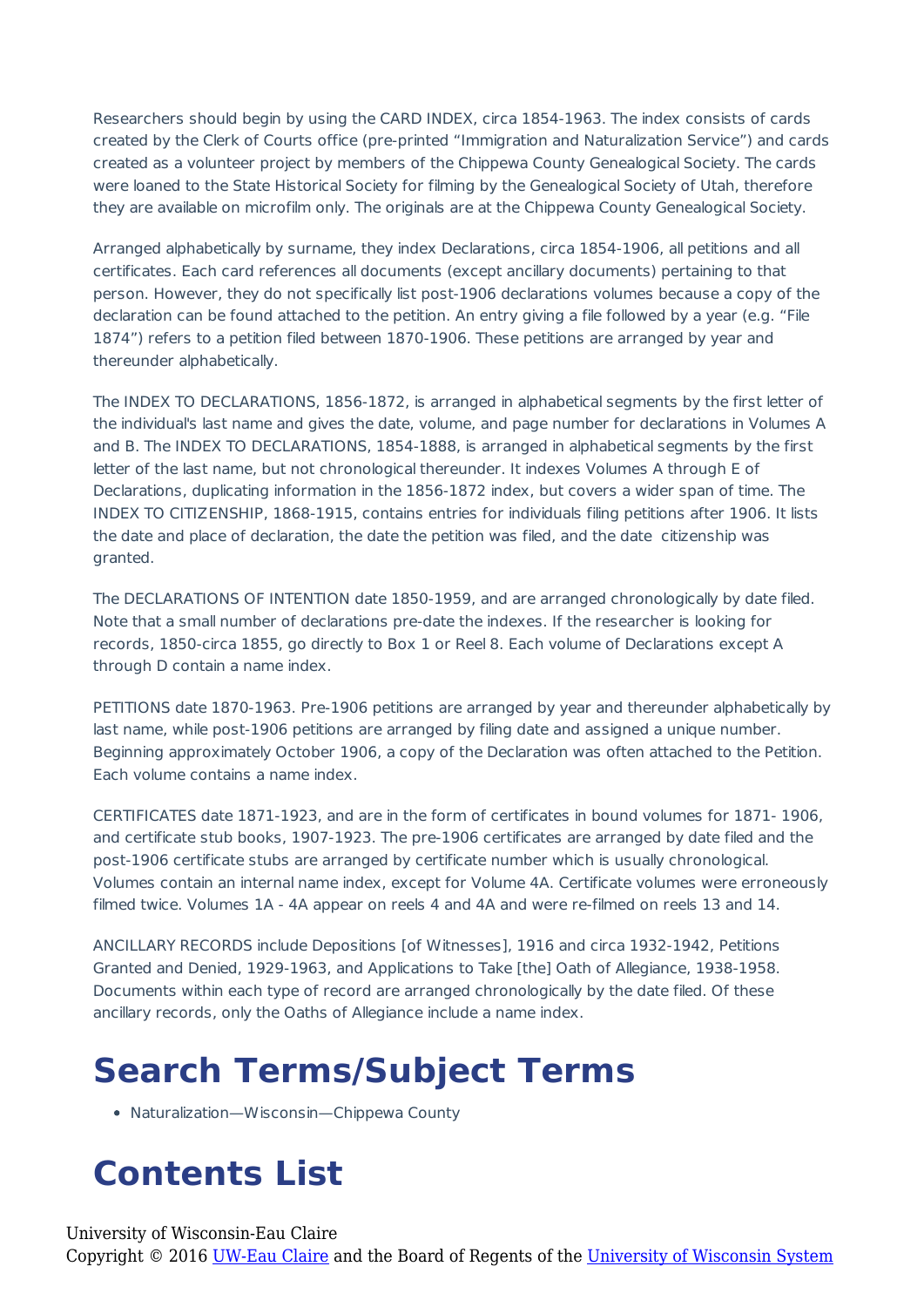|                             | Indexes, 1954-1963                                       |
|-----------------------------|----------------------------------------------------------|
|                             | Card Index, circa 1854-1963                              |
| Reel 5                      | A-Germaine                                               |
| Reel 6                      | Germaine-McMartin                                        |
| Reel 7                      | <b>McMartin-Stise</b>                                    |
| Reel 8                      | Stise-Z                                                  |
|                             | Reel/Volume 1/1 Index to Declarations, 1854-1888         |
|                             | Reel/Volume 8/2 Index to Declarations (A 8 B), 1856-1872 |
| Reel/Volume 1/3             | Index to Citizenship, 1868-1915                          |
|                             | Declarations of Intention, 1850-1959                     |
| Box/Reel 1/8                | 1850, November-circa 1855                                |
|                             | Volume/Reel A/2 2856, February-1869, April               |
| Volume/Reel B/2             | 1868, September-1874, April                              |
| Volume/Reel<br>C&D/2        | 1874, May-1883, July                                     |
| Volume/Reel E/3             | 1883, August-1888, October                               |
| Volume/Reel F/3-<br>4       | 1888, October-1906, March                                |
|                             | Volume/Reel G/4 2904, October-1906, September            |
|                             | Volume/Reel H/8 2006, October-1908, October (#1-100)     |
| Volume/Reel I/8             | 1908, October-1916, March (#101-400)                     |
| Volume/Reel J/8             | 1916, March-1927, June (#401-900)                        |
| Volume/Reel<br>3/15         | 1927, July-1929, June (#901-945)                         |
| Volume 1 in Box<br>1 Reel 9 | 1929, August-1937, April (#946-1045)                     |
| Volume 2 in Box<br>1 Reel 9 | 1937, April-1940, October (#1046-1145)                   |
| Volume 3 in Box<br>1 Reel 9 | 1940, October-1959, January (#1146-1209)                 |
|                             | Petitions, 1870-1963                                     |
|                             | 1870-1906                                                |
| Box 2                       | 1870, 1874-1880                                          |
| Box 3                       | 1881-1891                                                |
| Box 4                       | 1892-1902                                                |
|                             |                                                          |
| Box 5                       | 1903-1906                                                |

University of Wisconsin-Eau Claire

Copyright © 2016 [UW-Eau Claire](http://www.uwec.edu) and the Board of Regents of the [University of Wisconsin System](http://www.uwsa.edu/)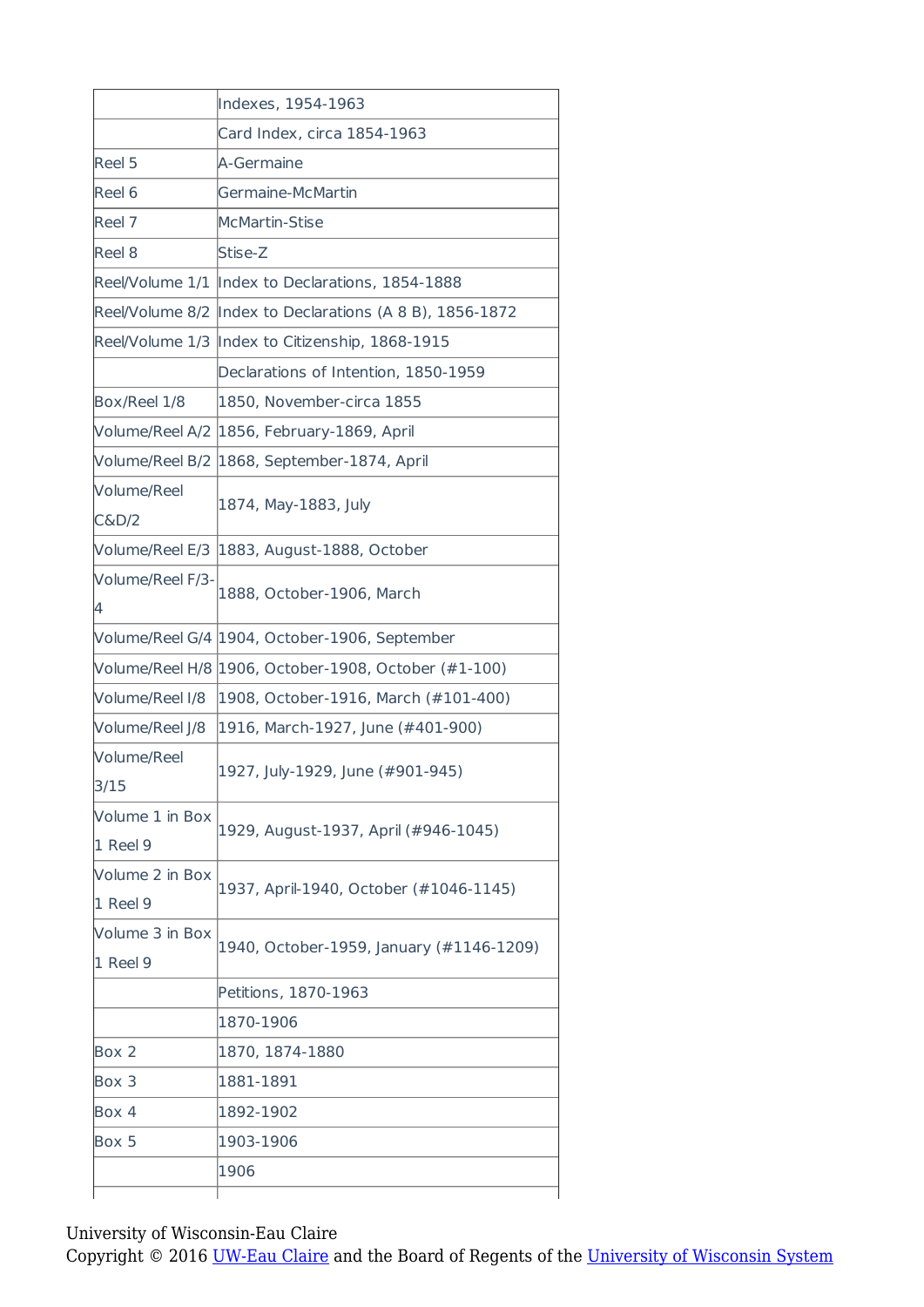| Box/Reel 6/15                        | A-Mc                                     |
|--------------------------------------|------------------------------------------|
| Box/Reel 7/15                        | Ma-Po                                    |
| Box/Reel 8/16                        | $Pr-Z$                                   |
| Volume/Reel 1/9                      | [1906, October-1909, January (#1-50)     |
| Volume/Reel 2/9                      | 1909, October-1911, April (#51-150)      |
| Volume/Reel 3/9-<br>10               | 1911, April-1912, August (#151-250)      |
| Volume/Reel<br>4/10                  | 1912, August-1915, September (#251-500)  |
| Volume/Reel<br>$5/10-11$             | 1915, October-1921, March (#501-750)     |
| Volume/Reel<br>$6/11 - 12$           | 1921, March-1929, June (#751-924)        |
| Volume 7 in Box<br>1 Reel 12         | 1930, March-1934, May (#925-974)         |
| Volume 8 in Box<br>1 Reel 12         | 1934, July-1937, May (#975-1024)         |
| Volume 9 in Box<br>1 Reel 12         | 1937, May-1938, April (#1025-1074)       |
| Volume 10 in<br>Box 1 Reel 12        | 1938, April-1940, March (#1075-1124)     |
| Volume 11 in<br>Box 9 Reel 12        | 1940, March-1942, April (#1125-1174)     |
| Volume 12 in<br>Box 9 Reel 12-<br>13 | 1941, September-1944, April (#1175-1274) |
| Volume 13 in<br>Box 9 Reel 13        | 1944, August-1951, May (#1275-1330)      |
| Volume 14 in<br>Box 9 Reel 17        | 1952, May-1958, April (#1331-1415)       |
| Volume/Reel 15<br>in Box 9 Reel 17   | 1959, May-1963, April (#1416-1475)       |
|                                      | Naturalization certificates, 1871-1923   |
| Volume/Reel<br>1A/4&13               | 1871, September-1882, February           |
| Volume/Reel<br>2A/4&13               | 1871, September-1871, December           |
| Volume/Reel                          |                                          |
|                                      |                                          |

University of Wisconsin-Eau Claire

Copyright © 2016 [UW-Eau Claire](http://www.uwec.edu) and the Board of Regents of the [University of Wisconsin System](http://www.uwsa.edu/)